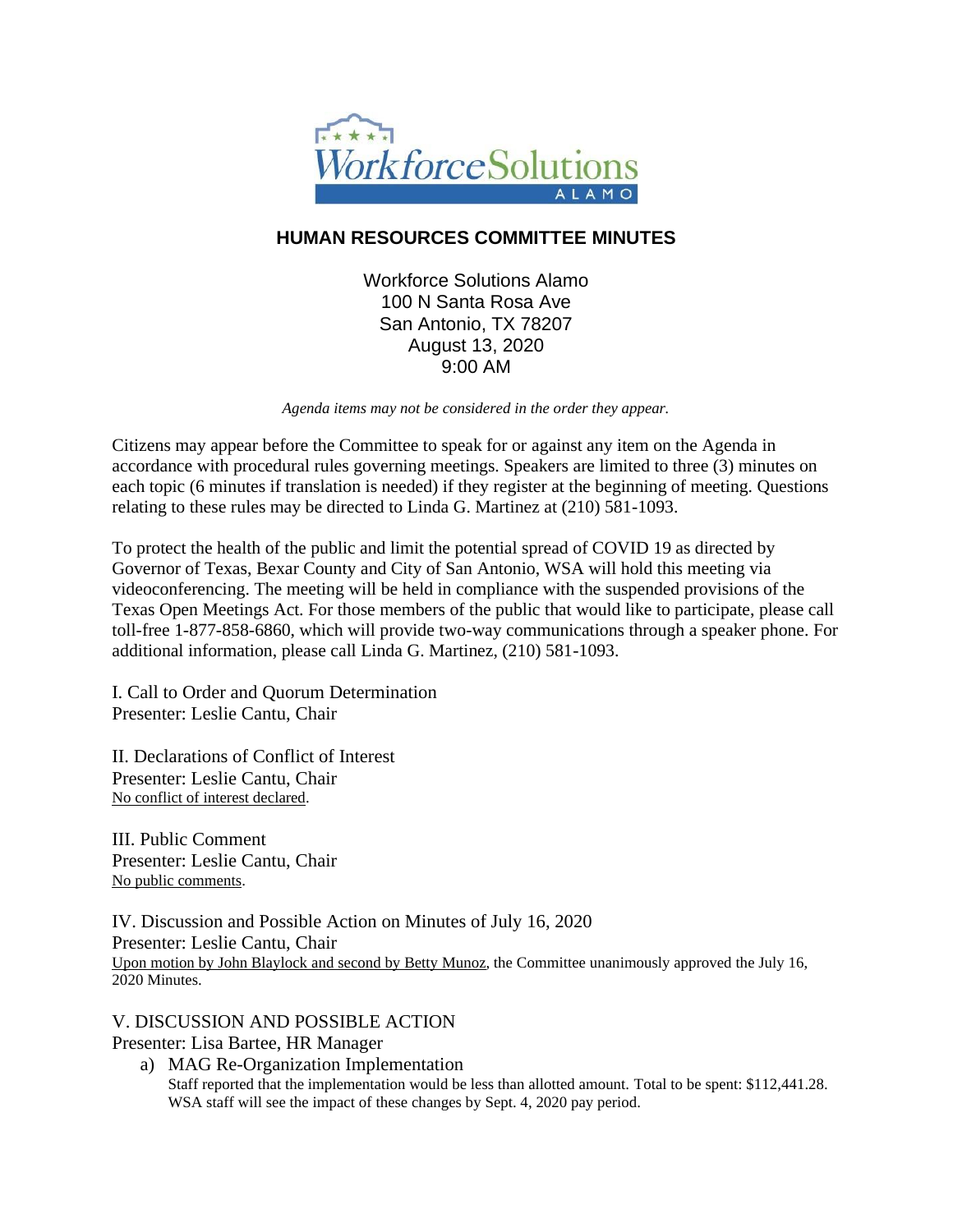# VI. BRIEFING: KAS HR CONSULTING GROUP

# Presenter: Keith Scott

#### a) WSA Employee Handbook Update

-Hired HR consultant to provide recommendations to improve performance and financial health of organization.

-Improve policies

-Last major update prior was 2013.

-Review, revises, update the development and maintenance of HR handbook.

-First and second draft was presented in July for review with revisions, recommendations and questions. Feedback was received.

-Final draft was provided in August 2020.

-Reformatted to include table of contents, hyperlinks, language, legal compliance, consistency, best practices, spelling, grammar, etc. to include close to 200 total changes.

-Modeled after other similar workforce boards.

-Updates/ changes to include flow of document/order of topics, EO statement, telecommute, employment benefits, social media, weapons policy, rules of conduct and disciplinary process, and employee acknowledgement form.

-Management Advisory Group (MAG) suggested compensation and personnel policies updates. WSA needed to determine if this needed to be included as apart of Employee Handbook or S.O.P.

-Recommending approval by end of fiscal year (September).

-Board recommendation: Electronic employee signature via DocuSign

# b) KAS HR Consulting Group Update

-Project Update Phase 1: Review, revise and update handbook- completed.

-Project Update Phase 2: Review HR internal operational policies and procedures to include HR S.O.P status. Target completion is 8/28/2020.

-Project Update Phase 3: Recruitment. Selection and Orientation Design and Delivery. Provide support to managers in implementing programs and processes. Part of process will be defined in S.O.P. Assisted with the selection of Caliber for candidate assessments for IT; online candidate assessment tool. Target Completion is 8/28/2020.

-Project Update Phase 4: Develop performance appraisal processes and train Directors/Managers on goal setting, leadership and communication as they relate to WSA operational values. Potentially develop new appraisal forms. Target Date: 9/18/2020

Project Update Phase 5: Directors/Managers Training- Determine appropriate training and provide administrative support to deliver training. Recommend, facilitate and/or provide classes. Target Date: 9/18/2020

Project Update Phase 6: Provide final recommendations to HR Manager. Final recommendations will be presented to CEO. Target Date 9/25/2020. (PEO)

-Mr. John Blaylock: Inquiring who is taking LMS trainings and what courses are required. Lisa Bartee will gather this information. Added as an action item.

# VII. Professional Employer Organization (PEO)

# Presenter: Adrian Lopez, CEO

-Adrian Lopez: This presentation is in relation to potentially hiring a PEO to handle Payroll and HR. -LaVonia Horne-Williams: PEO is a professional employer organization (outsourcing firm) which offers HR consulting, safety and risk mitigation services, payroll processing, and other assistance. They would become a coemployer.

-PEO RFP:

A) Issue Date: 8/31/2020 B) Pre-Proposal Meeting: 9/9/2020 C) Questions Due: 11/11 D) Response Deadline: 9/28